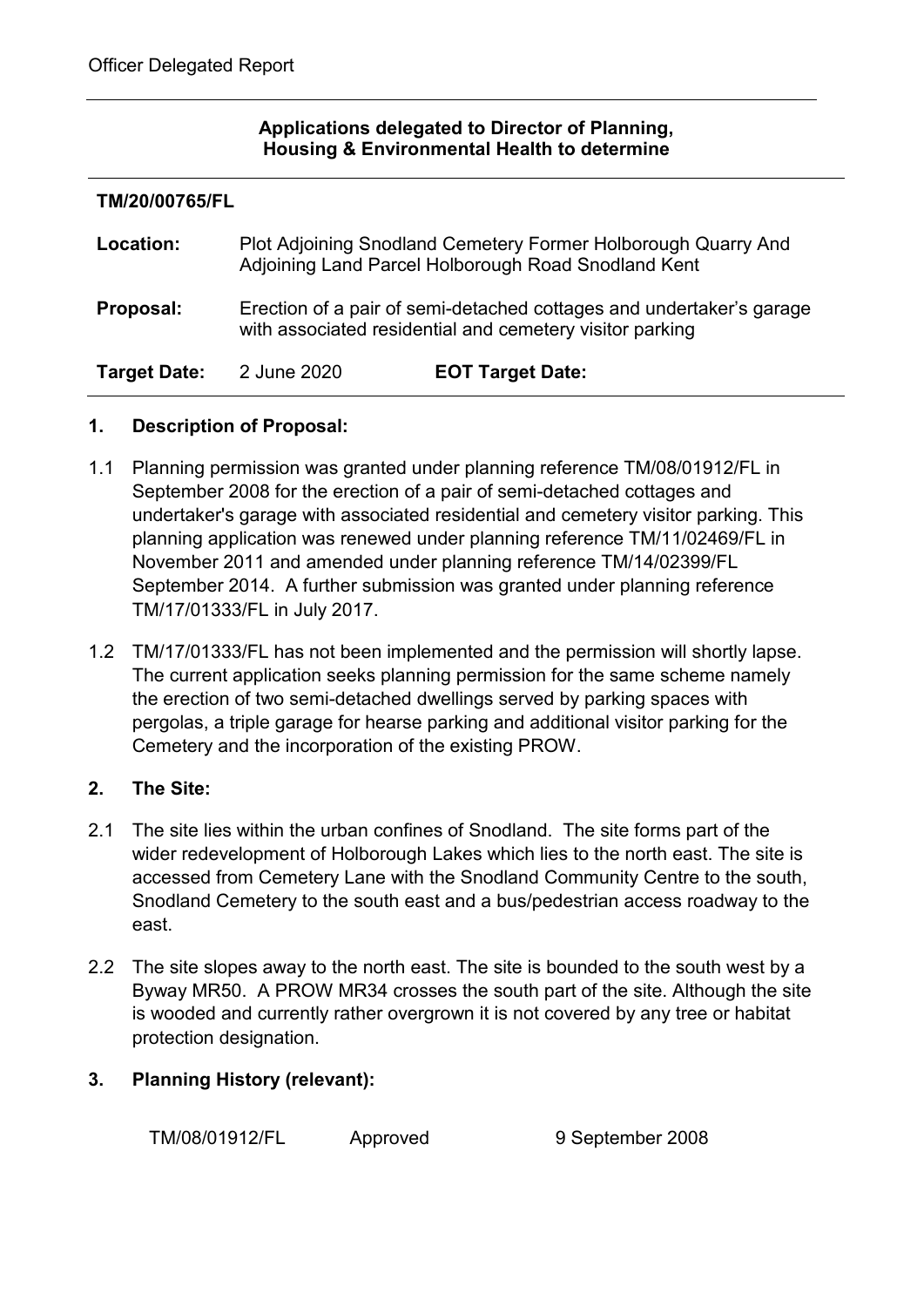Erection of a pair of semi detached cottages and undertaker's garage with associated residential and cemetery visitor parking

TM/11/02469/FL Approved 4 November 2011

Renewal of planning permission TM/08/01912/FL (erection of a pair of semi detached cottages and undertaker's garage with associated residential and cemetery visitor parking)

TM/14/02399/FL Approved 10 September 2014

Amendment to scheme previously permitted under planning application TM/11/02469/FL (erection of a pair of semi detached cottages and undertaker's garage with associated residential and cemetery visitor parking) to show an increase in the floor area of the undertaker's garage

TM/17/01333/FL Approved 7 July 2017

The erection of a pair of semi-detached cottages and undertakers garage with associated residential and cemetery visitor parking

# **4. Consultees:**

- 4.1 PC: 18.05.20 No response
- 4.2 EP: 18.05.20 Since this proposal was originally put forward in 2008, Planning Applications have been received and granted permission for the use of floodlighting on the nearby football pitch, enabling it to be used for longer periods of time. This has led to the potential for there to be both light and noise affecting the proposed dwellings. I am unsure how the Agent of Change principle would view and/or address this situation, but would recommend that both matters be considered by this Applicant and appropriate attenuation/mitigation measures identified and implemented. In doing so, I would suggest employing the services of a lighting professional and an Acoustician.

Due to the site's location near to a former quarry and cemetery a land contamination planning condition is recommended.

| 4.3 EA:   | 18.05.20 | No comments |
|-----------|----------|-------------|
| 4.4 PROW: | 18.05.20 | No response |
| 4.5 Ram:  | 18.05.20 | No response |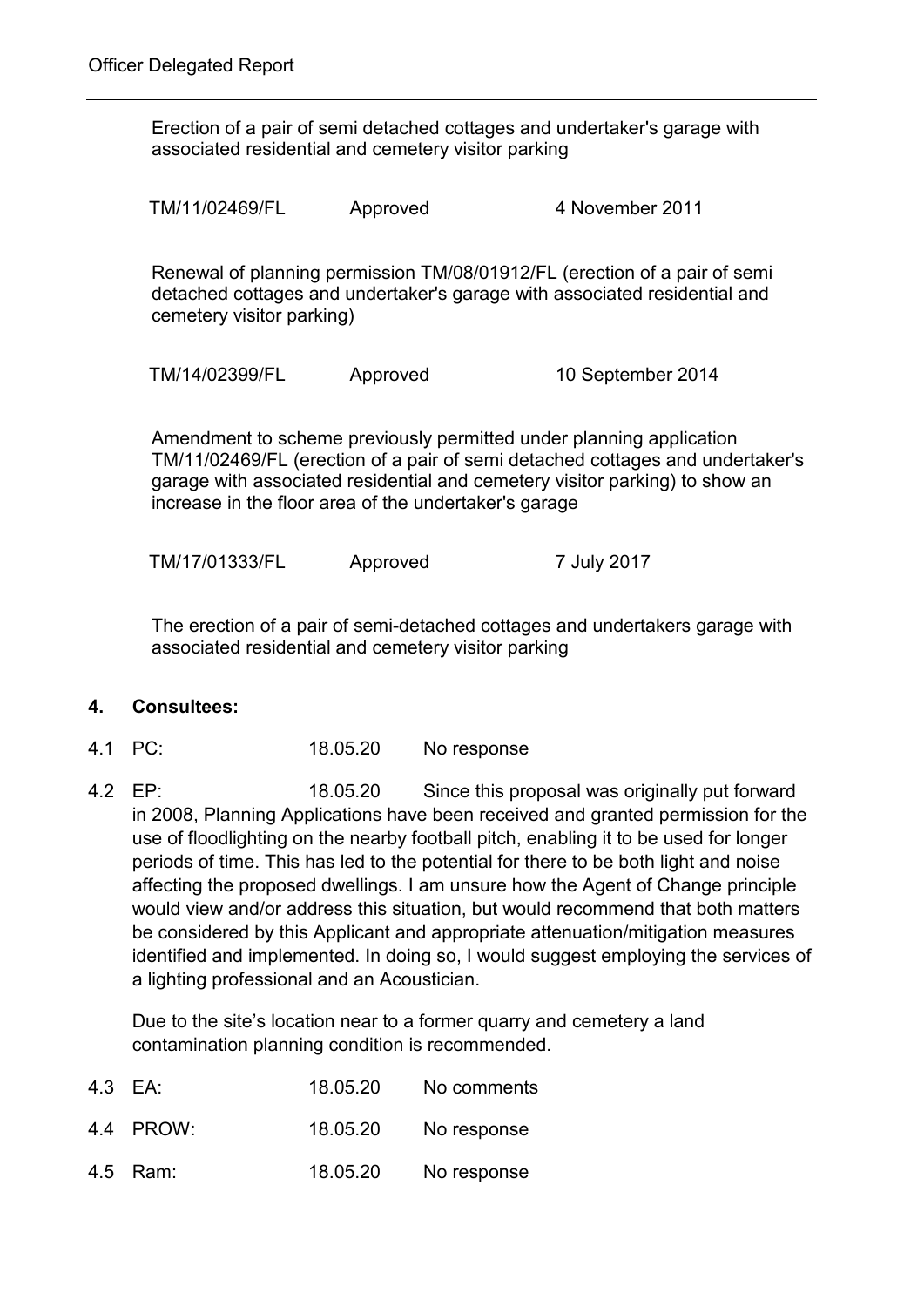| 4.6 Neighbours:   | 20.05.20 | No response |
|-------------------|----------|-------------|
| 4.7 Site Notice:  | 19.05.20 | No response |
| 4.8 Press Notice: | 21.05.20 | No response |

#### **5. Relevant Policies & Determining Issues:**

- 5.1 The assessment has been made during the Covid-19 pandemic and therefore no formal site visit has been possible. However I am familiar with the site having been the Case Officer for the previous planning application in 2017. I have also referred to the photographs in the Design & Access Statement submitted as part of the application and used google mapping.
- 5.2 The principle of residential development at the site has already been established. Nevertheless every application must be judged on its own merits. The site lies within the confines of Snodland. Policy CP11 of the TMBCS seeks to ensure that development is concentrated within the confines of the urban area in order to accord with the principles of sustainability set out in policies CP1 and CP2. This is in accordance with the policies contained within the NPPF which requires land in urban areas to be efficiently developed.
- 5.3 The Council, at present, cannot demonstrate a five year supply of housing when assessed against its objectively assessed need. In the absence of a 5 year housing supply the presumption in favour of sustainable development falls to be applied. For decision making, in accordance with paragraph 11 of the NPPF, this means

c) approving development proposals that accord with an up-to-date development plan without delay; or

d) where there are no relevant development plan policies, or the policies which are most important for determining the application are out-of-date, granting planning permission unless

(i) the application of policies in this Framework that protect areas or assets of particular importance provides a clear reason for refusing the development proposed, or

(ii) any adverse impacts of doing so would significantly and demonstrably outweigh the benefits, when assessed against the policies in this Framework taken as a whole.

5.4 The site does not lie within a protected area and there are no assets of particular importance (as expressly set out in Footnote 6 of the NPPF) and therefore there are no clear reasons to refuse planning permission under paragraph d (i). It is therefore necessary, in accordance with paragraph d (ii), to establish whether there are any adverse impacts arising from the grant of permission that would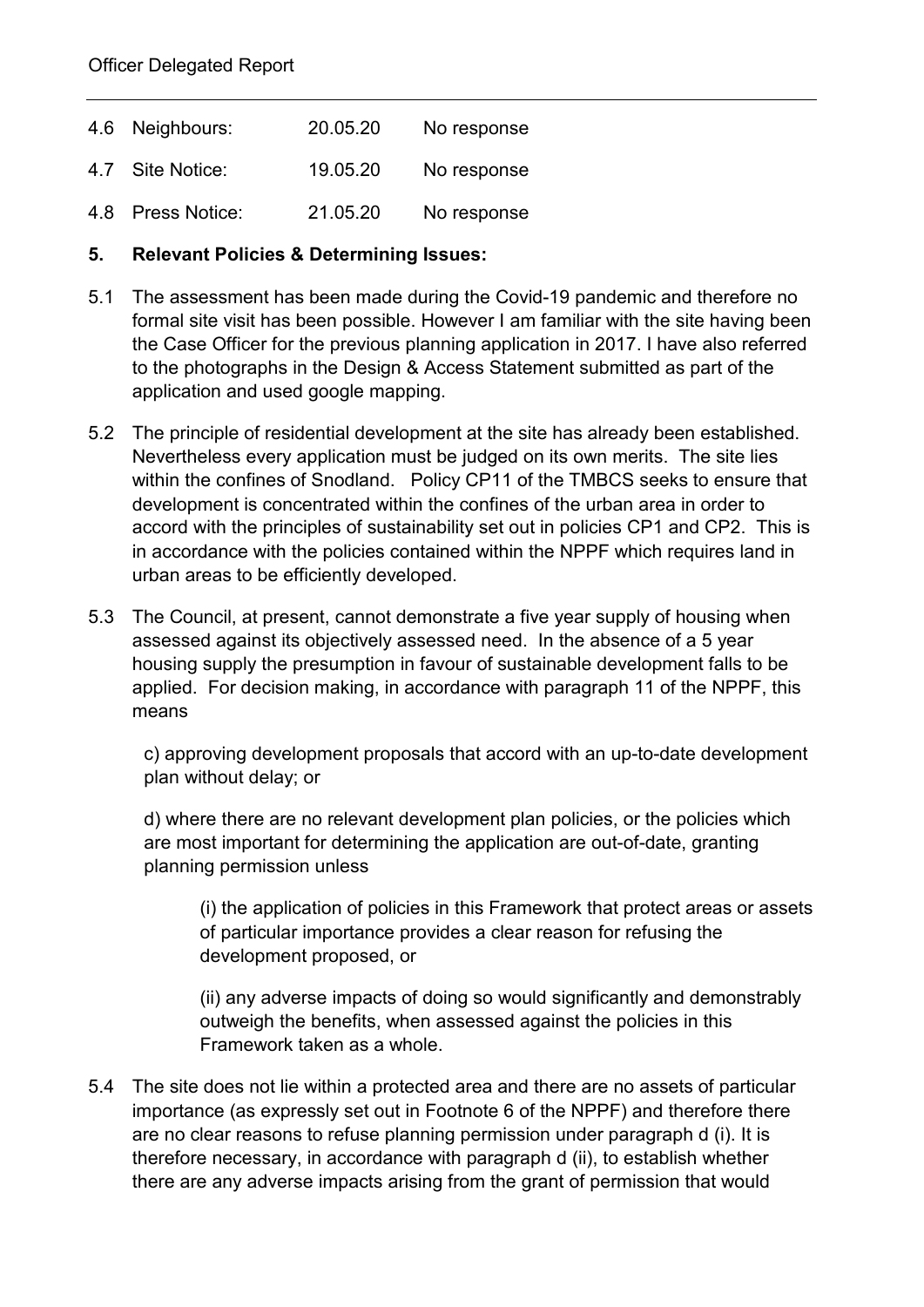significantly and demonstrably outweigh the benefits of providing an additional dwelling in this location when assessed against the policies in the Framework taken as a whole.

- 5.5 The application must be determined with regard to Policy SQ1 of the MDE DPD. This policy requires all new development to protect, conserve and, where possible enhance the character and local distinctiveness of the area. Policy CP24 of the TMBCS seeks to ensure that all development is well designed and respects the site and its surroundings. The aims of these local plan polices are echoed in paragraphs 127 of the NPPF. This paragraph seeks to ensure that development will function well, create attractive, safe places in which to live and work, optimise the potential of the site, respond to the local character of the surroundings and be visually attractive. Therefore local plan polices SQ1 and CP24, by seeking to ensure well designed development suitable to the character of the site, remain in accordance with the NPPF and therefore are not considered out of date.
- 5.6 The application seeks a similar scheme to that already permitted. The application comprises a pair of semi-detached cottages. The cottages are to be three bedroomed and designed with half hipped roofs and first floor tile hanging detail. The proposed on-site vehicle parking spaces incorporate a timber pergola structure. The detached garage for hearse parking is to be in timber with a pitched roof and finial detail.
- 5.7 The design and proposed external materials of the dwellings and garage is acceptable and seeks to reflect the local character of the area. However it is important to ensure that the landscaping and boundary treatment will be appropriate, particularly the boundary with the PROWs. I therefore recommend that full details are submitted and agreed and this can be ensured by planning condition.
- 5.8 With regard to the residential amenity levels of the future occupiers of the dwelling I am aware that although the site does not have any close neighbours the site lies adjacent to the cemetery and the scheme incorporates faculties associated with this use. However I am of the view that this use would not result in an unacceptable impact on the residential amenity of the proposed dwellings. I am also aware of the comments made by EP regarding the potential for light pollution from the sports pitch to the south. However the separation distance between the sports pitch and the proposed dwellings, and the planning conditions relating to the sports pitch operating hours will ensure a suitable residential amenity can be achieved.
- 5.9 Section 40 of the Natural Environment and Rural Communities Act 2006 requires LPAs to have regard to conserving biodiversity. Policy NE2 of the MDE DPD requires that the biodiversity of the borough and in particular priority habitats, species and features, will be protected, conserved and enhanced. Policy NE3 states that development which would adversely affect biodiversity or the value of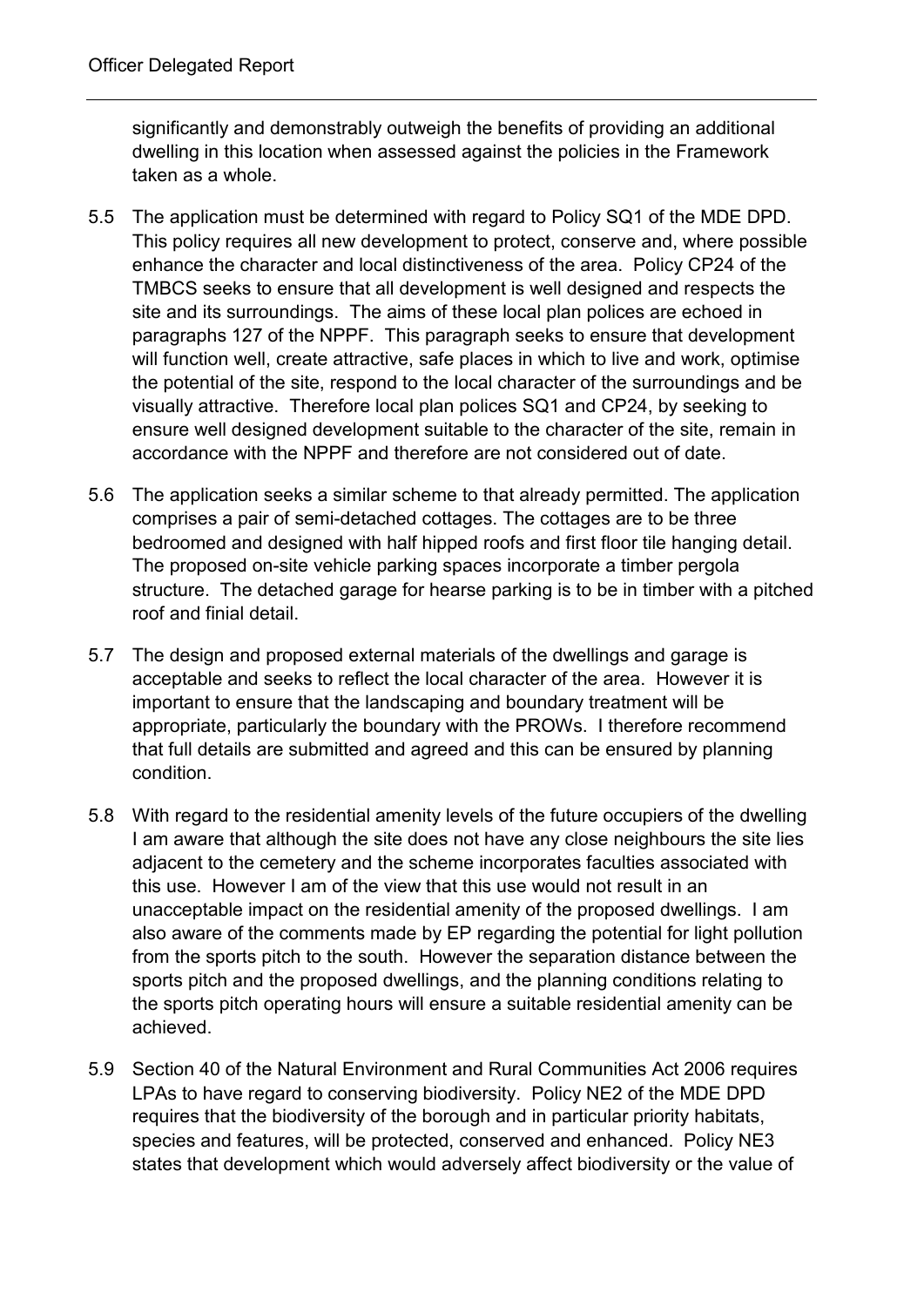wildlife habitats across the borough will only be permitted if appropriate mitigation and/or compensation measures are provided which would result in overall enhancement. The policy continues to state that proposals for development must make provision for the retention of the habitat and protection of its wildlife links. Opportunities to maximise the creation of new corridors and improve permeability and ecological conservation value will be sought. This is in general conformity with the NPPF. In particular paragraph 170 states that planning policies and decisions should contribute to, and enhance, the natural and local environment by (inter alia) protecting and enhancing sites of biodiversity value and minimising impacts on and providing net gains for biodiversity, including by establishing coherent ecological networks that are more resilient to current and future pressures.

- 5.10 I am aware that the site does not benefit from any habitat designation. However the site contains existing vegetation and the policy onus is not merely to conserve but to enhance. I therefore recommend that full details of the proposed landscaping include species rich planting which will improve the biodiversity of the site are required and this can be ensured by planning condition.
- 5.11 I am also aware of the thrust of local and national policy regarding the need for sustainable development to underlie all planning policies and decisions. Section 4 of policy CP1 of the TMBCS requires development to minimise water and energy consumption and promotes on-site energy. The need to mitigate climate change and the mechanisms by which this can be achieved are set out in policy CC1 of the MDE DPD and include design considerations such as appropriate landscaping orientation and specific design features such as green roofs. These policies are in conformity with NPPF which under paragraph 8 c) specifically refers to the need to mitigate climate change and move to a low carbon economy. I therefore recommend that the applicant gives serious consideration to incorporating such features within the proposal. This advice can be given by planning informative.
- 5.12 Policy SQ8 of the MDE DPD states that development will only be permitted where there will be no significant harm to highway safety. This is in accordance with paragraph 109 of the NPPF which states that development should only be refused on transport grounds if there would be an unacceptable impact on highway safety, or the residual cumulative impacts of the development would be severe. Local plan policy SQ8 therefore remains relevant for decision making.
- 5.13 Cemetery Road provides access for existing dwellings and the cemetery but becomes bus and pedestrian access only into the Holborough Lakes development. Therefore the absence of through traffic and the proposed development of only two additional dwellings will ensure no adverse impact will be made on the wider highway network.
- 5.14 Two vehicle parking spaces are to be provided per dwelling. The IGN3 recommends 1.5 spaces per 3 bed house in an edge of centre or suburban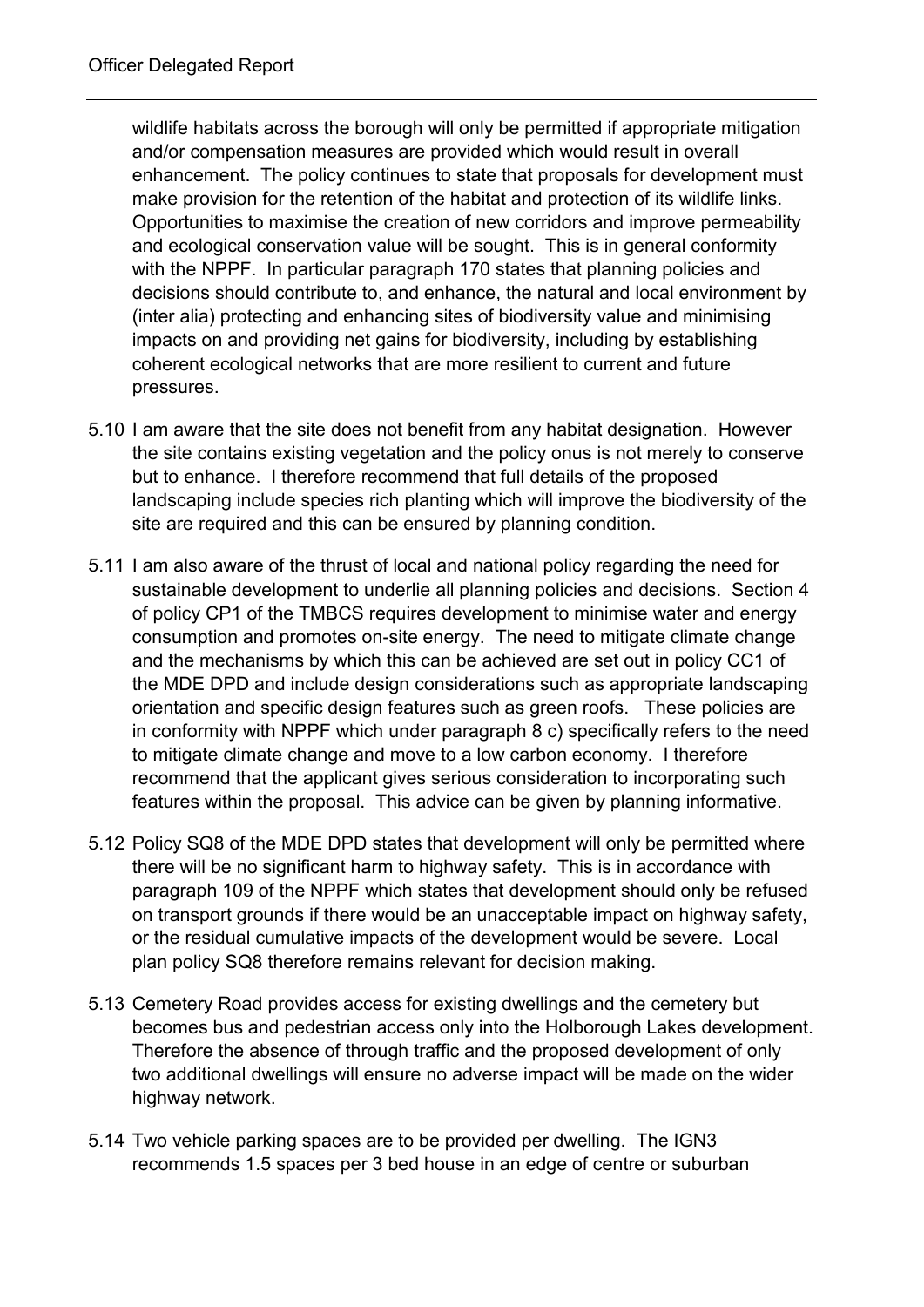location. The proposed levels of on-site parking are therefore over and above the recommended levels. This is acceptable.

- 5.15 The scheme will make no direct impact on the Byway to the east of the site, and the intention is to retain the public footpath that crosses the site. This is acceptable. However the landscaping adjacent to the existing PROWs, particularly the PROW crossing the site will need careful consideration and I recommend this is specifically sought within the wider landscaping condition.
- 5.16 The comments of the Council's Scientific Officer are noted with regard to the potential for land contamination and this issue can be addressed by planning condition.
- 5.17 In the absence of a five year housing supply the proposal has been assessed with regard to paragraph 11 of the NPPF. This requires the application of a presumption in favour of sustainable development and requires development proposals to be granted unless the application of policies in the NPPF that protect areas of particular importance provides a clear reason for refusing development, or any adverse impacts of doing so would significantly and demonstrably outweigh the benefits of the proposal when assessed against the NPPF as a whole. It has been concluded that there is no clear reason to refuse planning permission as the application does not relate to any area or feature of particular importance. It has also been concluded that the proposal will not result in any significant or demonstrable adverse impacts in terms of design, residential amenity or highway safety which would outweigh the benefits of providing two additional dwellings in a sustainable location. On this basis I therefore recommend planning permission is granted subject to the following planning conditions.

# **6. Recommendation:**

6.1 **Approved** in accordance with the following submitted details:

Site Layout 14063 - C201A received 07.04.2020, Site Plan P201 received 07.04.2020, Proposed Floor Plans P210 B received 07.04.2020, Proposed Elevations P211 A received 07.04.2020, Parking Provision P212 building received 07.04.2020, Parking Layout P213 A pergolas received 07.04.2020, Existing Site Layout S202 received 07.04.2020, Location Plan S201 received 07.04.2020, Letter received 07.04.2020, Supporting Information res/dwelling units received 07.04.2020, Design and Access Statement received 07.04.2020, /subject to the following:

# **Conditions/Reasons**

1 The development hereby permitted shall be begun before the expiration of three years from the date of this permission.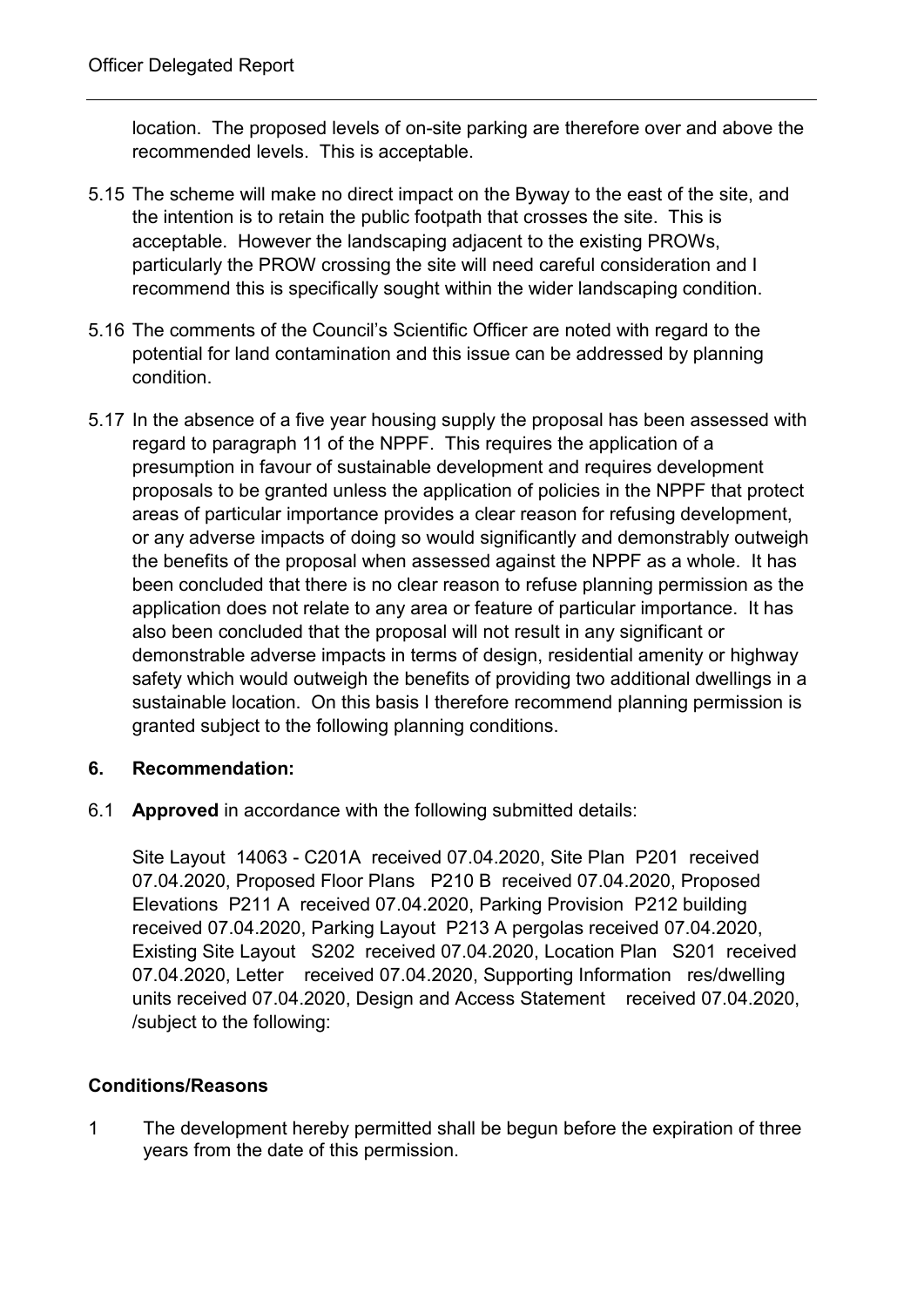Reason: In pursuance of Section 91 of the Town and Country Planning Act 1990.

2 No development, other than site clearance or ground investigations or site survey works, shall take place until there has been submitted to and approved by the Local Planning Authority a scheme of landscaping and boundary treatment. This must include details of all boundaries including those to the PROWs adjacent to and crossing the site. The details must also include details of all the proposed planting species and their provenance to ensure an enhancement to the biodiversity of the site. All planting, seeding and turfing comprised in the approved scheme of landscaping shall be implemented during the first planting season following occupation of the buildings or the completion of the development, whichever is the earlier. Any trees or shrubs removed, dying, being seriously damaged or diseased within 10 years of planting shall be replaced in the next planting season with trees or shrubs of similar size and species.

Reason: To protect and enhance the appearance and character of the site and locality.

3 All materials used externally shall accord with the approved plans referenced P212 and P211A received 7 April 2020.

Reason: To ensure that the development does not harm the character and appearance of the locality.

4 The use shall not be commenced, nor the premises occupied, until the area shown on the submitted layout as vehicle parking space has been provided, surfaced and drained. Thereafter it shall be kept available for such use and no permanent development, whether or not permitted by the Town and Country Planning (General Permitted Development) Order 2015 (or any order amending, revoking or re-enacting that Order) shall be carried out on the land so shown or in such a position as to preclude vehicular access to this reserved parking space.

Reason: Development without provision of adequate accommodation for the parking of vehicles is likely to lead to hazardous on-street parking.

5 The garage shown on the submitted plan shall be kept available at all times for the parking of Hearses and the parking area to the southern end of the site shall be kept available at all times for the provision of parking bays for the Cemetery.

Reason: To ensure adequate parking provision for cemetery users and visitors.

6 The proposed hardstanding shall be constructed of porous materials or provision made to direct surface water run-off from the hard surface to a permeable or porous area or surface within the curtilage of the dwellinghouses and vehicle parking areas hereby permitted.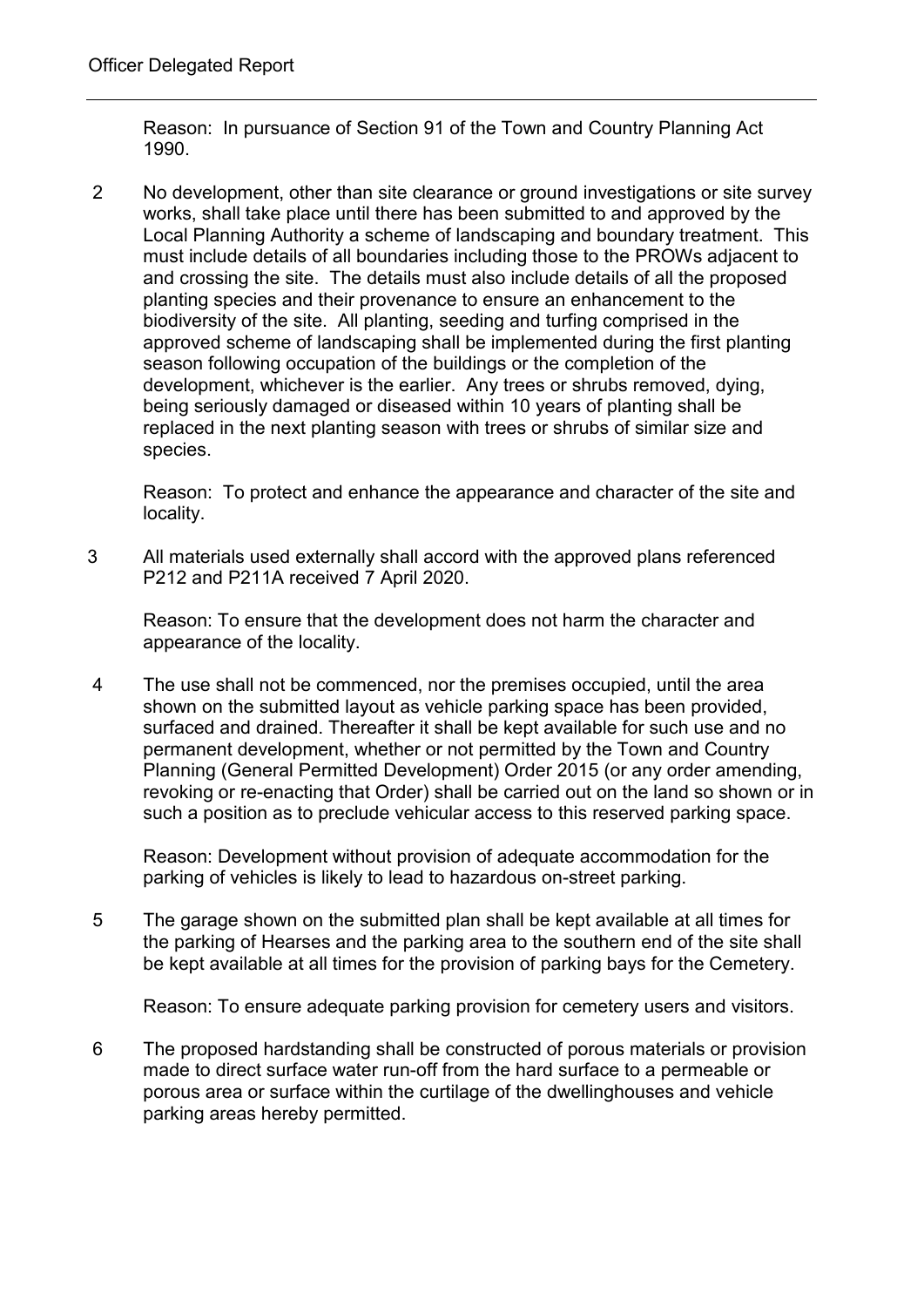Reason: Development of hardstanding without the suitable disposal of surface water is likely to lead to unacceptable surface water run-off onto land outside the ownership of the applicant.

7 (a) If during development work, significant deposits of made ground or indicators of potential contamination are discovered, the work shall cease until an investigation/ remediation strategy has been agreed with the Local Planning Authority and it shall thereafter be implemented by the developer.

(b) Any soils and other materials taken for disposal should be in accordance with the requirements of the Waste Management, Duty of Care Regulations. Any soil brought onsite should be clean and a soil chemical analysis shall be provided to verify imported soils are suitable for the proposed end use.

(c) A closure report shall be submitted by the developer relating to (a) and (b) above and other relevant issues and responses such as any pollution incident during the development.

Reason: In the interests of amenity and public safety.

#### **Informatives:**

- 1 The proposed development is within a road which has a formal street numbering scheme and it will be necessary for the Council to allocate postal address(es) to the new property/ies. To discuss the arrangements, you are invited to e-mail to addresses@tmbc.gov.uk. To avoid difficulties for first occupiers, you are advised to do this as soon as possible and, in any event, not less than one month before the new properties are ready for occupation.
- 2 It is the responsibility of the applicant to ensure before the development hereby approved is commenced that all necessary highway approvals and consents where required are obtained and that the limits of highway boundary are clearly established in order to avoid any enforcement action being taken by the Highway Authority. The applicant must also ensure that the details shown on the approved plans agree in every aspect with those approved under such legislation and common law. It is therefore important for the applicant to contact KCC Highways and Transportation to progress this aspect of the works prior to commencement on site.
- 3 In the interests of good neighbourliness the hours of construction, including deliveries, should be restricted to Monday to Friday 07.30 - 18.30 hours, Saturday 08.00 - 13.00 with no work undertaken on Sundays or Public/Bank Holidays.
- 4 The disposal of waste by incineration is contrary to Waste Management Legislation and could lead to justified complaints from local residents.
- 5 The Byway to the east of the site and the public footpath crossing the site must not be stopped up, diverted, obstructed (this includes any building materials or waste